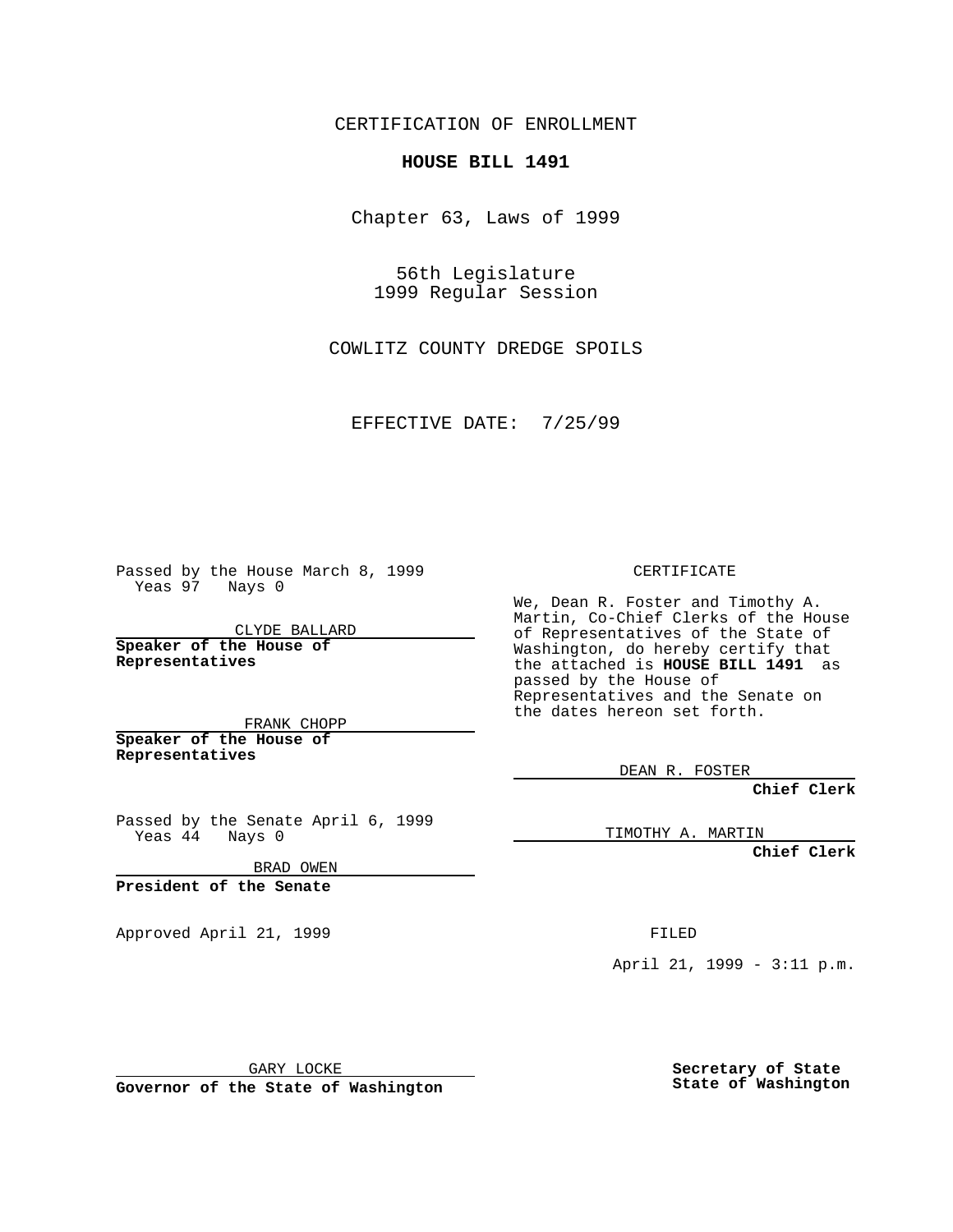## **HOUSE BILL 1491** \_\_\_\_\_\_\_\_\_\_\_\_\_\_\_\_\_\_\_\_\_\_\_\_\_\_\_\_\_\_\_\_\_\_\_\_\_\_\_\_\_\_\_\_\_\_\_

\_\_\_\_\_\_\_\_\_\_\_\_\_\_\_\_\_\_\_\_\_\_\_\_\_\_\_\_\_\_\_\_\_\_\_\_\_\_\_\_\_\_\_\_\_\_\_

Passed Legislature - 1999 Regular Session

**State of Washington 56th Legislature 1999 Regular Session By** Representatives Hatfield and Doumit

Read first time 01/26/1999. Referred to Committee on Transportation.

 AN ACT Relating to the use of dredge spoils on the LT-1 and Cook Ferry Road Site in Cowlitz County; and creating a new section.

BE IT ENACTED BY THE LEGISLATURE OF THE STATE OF WASHINGTON:

 NEW SECTION. **Sec. 1.** The legislature finds and declares that the December 19, 1991, Washington state conveyance of the Mt. St. Helens Recovery Program, LT-1 and Cook Ferry Road Sites, to Cowlitz County, should be amended to enable Cowlitz County to use dredge spoils revenues for recreational purposes throughout the county.

 The legislature further declares that the department of transportation shall execute sufficient legal release to accomplish the following:

 (1) Dredge spoil revenues from either the LT-1 or Cook Ferry Road Site must be dedicated for recreational facilities and recreational 14 administration costs throughout the county;

 (2) Any mining excavation must meet the requirements of the Shoreline Management Act of 1971 as identified in chapter 90.58 RCW; (3) Both the LT-1 and Cook Ferry Road Site must be preserved as a

long-term dredging facility;